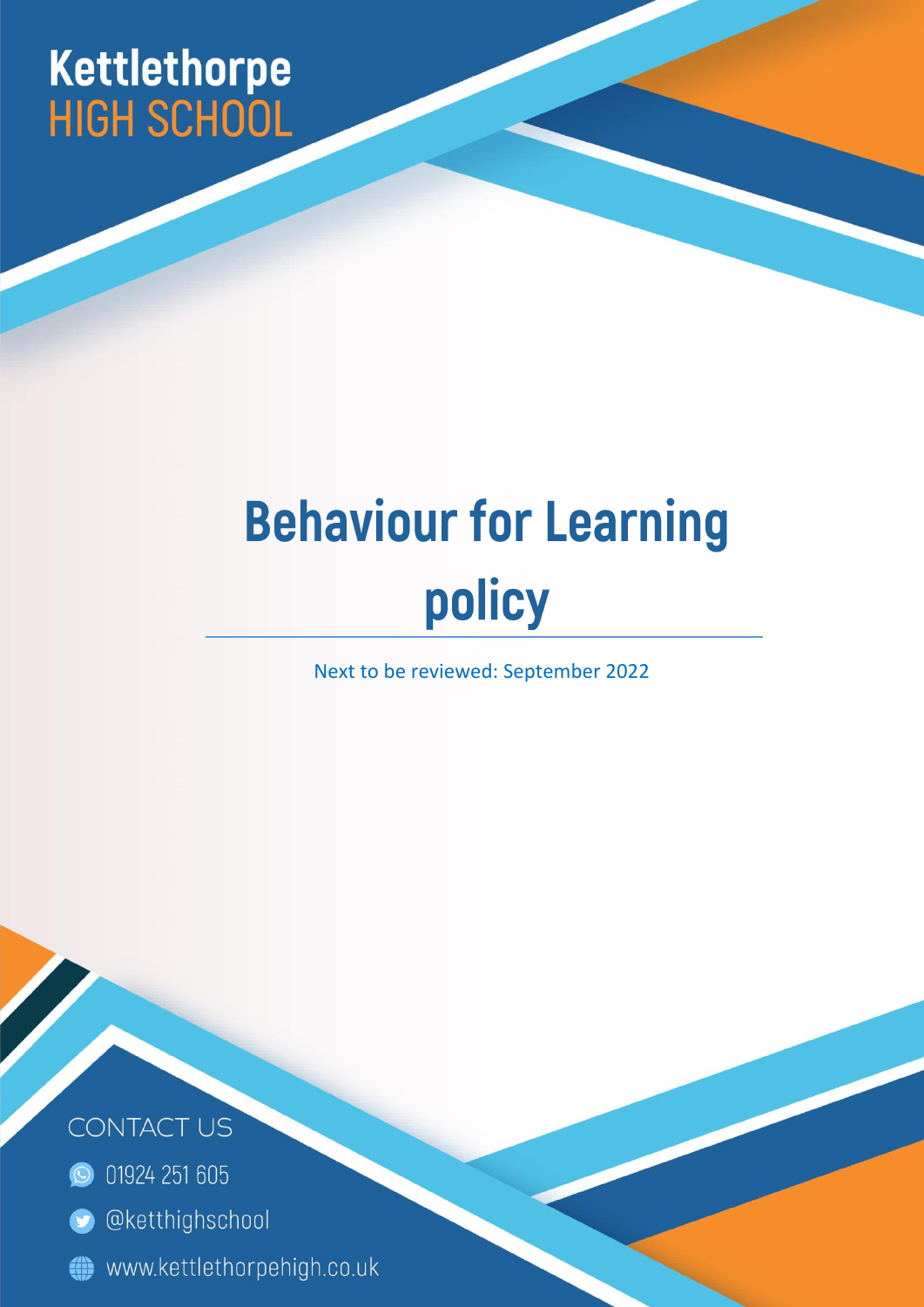# Contents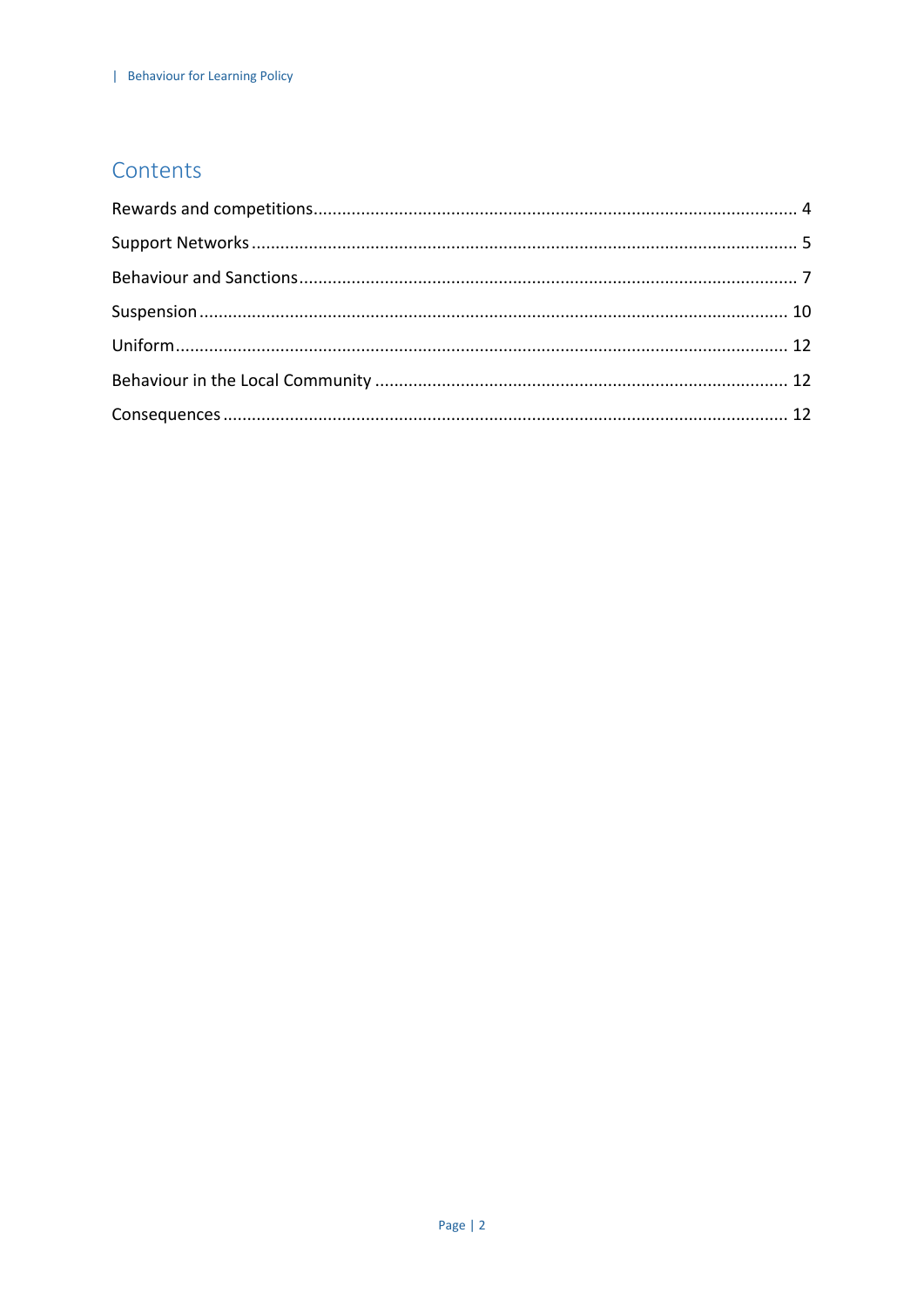This Behaviour for Learning policy has been written by the staff, pupils, governors and parents/carers of Kettlethorpe High School. It acknowledges the school's legal duties under the Equality Act 2010, Education Act 2006 and 2011 and DfE Guidance for Schools on Behaviour May 2012.

The policy should be referred to alongside the following school or LA policies: Anti Bullying, E Safety, Suspensions, Reasonable Restraint, Substance Misuse, Safeguarding, Equality and SEN, Mobile Phone and Mobile Device Policy.

The 4Rs: We expect all pupils in our community to strive to be resilient, reflective, respectful and responsible.

#### **Resilient learners:**

- . never give up trying and take risks
- are able to recover quickly from a setback
- · develop a positive attitude to learning
- · use staff feedback in order to improve

#### Reflective learners:

- are able to describe their progress
- · learn from feedback, experiences, feelings
	- and responses and can analyse them
- · think about next steps and set targets

# **Resilient Respectful**

# **Reflective Responsible**

#### Respectful learners:

- · follow staff instructions first time, every time
- · use respectful language towards others
- · look after school property and the environment

#### **Responsible learners:**

- take full responsibility for their own actions
- are ready to learn and prepared with equipment
- follow the school uniform policy
- work with others as part of a team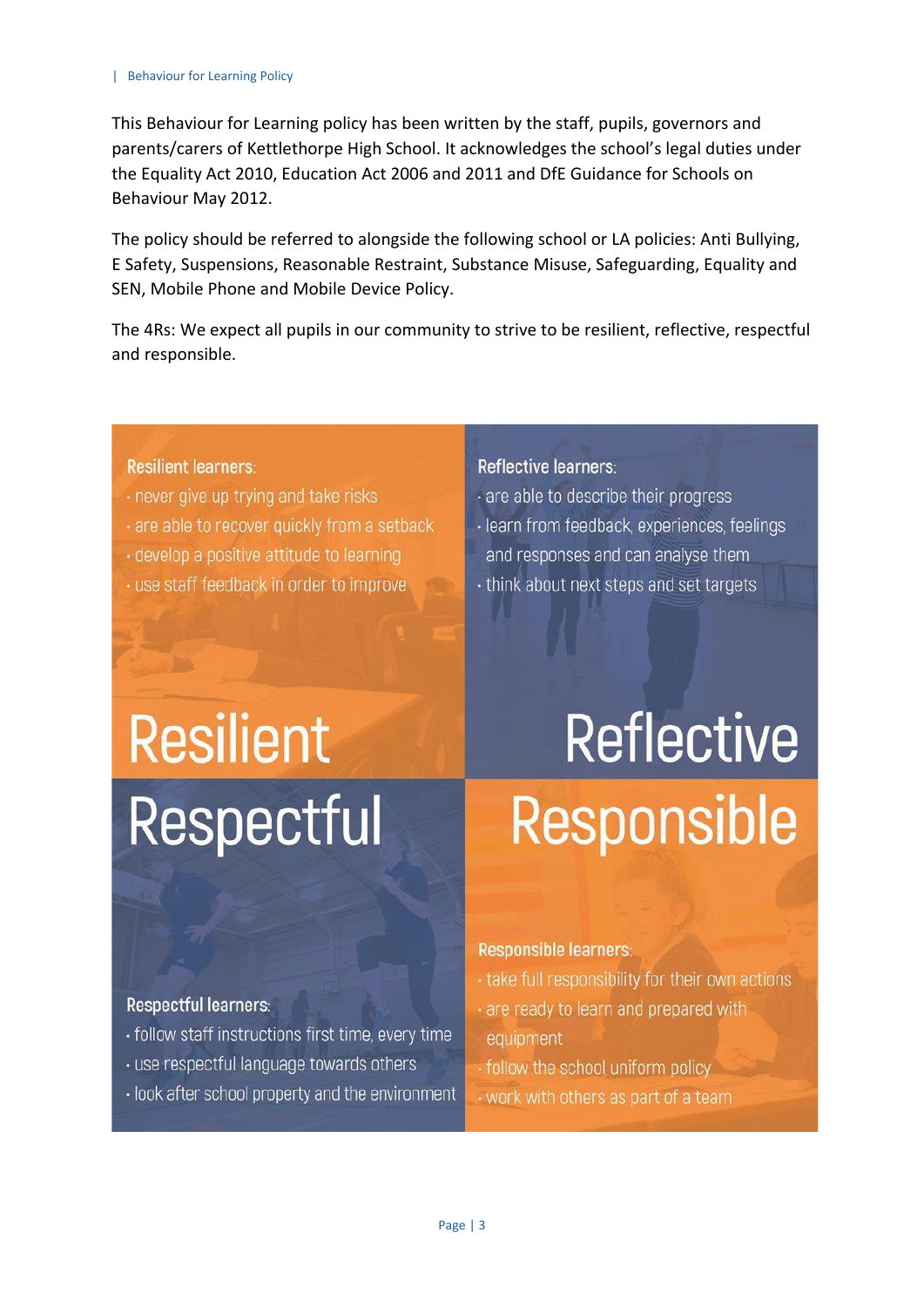# HOME-SCHOOL AGREEMENT

In choosing to send your child to Kettlethorpe as a parent/carer you agree to:

- Ensure your child attends school everyday on time  $\bullet$
- Provide your child with correct uniform and equipment for school
- Communicate with school as and when necessary behaving respectfully in all your dealings
- Support your child in homework and opportunities for home learning
- Support and share in the success of your child  $\bullet$
- Support school's expectations, values and policies

Approved by Governing Body: June 2018

# <span id="page-3-0"></span>Rewards and competitions

Pupils will be rewarded in many different ways in school. These rewards could be for the following aspects of school life:

- Sustained excellence in lessons
- Sustained effort in lessons
- Improved effort in lessons
- Outstanding attendance
- Showing resilience
- Improved behaviour
- Helping out

Rewards include merits, positive referrals, certificates, awards, postcards home, pizza Friday, Pupil of the Month, hot chocolate with the Headteacher and reward trips. Each year team will run their own competitions throughout the year based on some of the above rewards.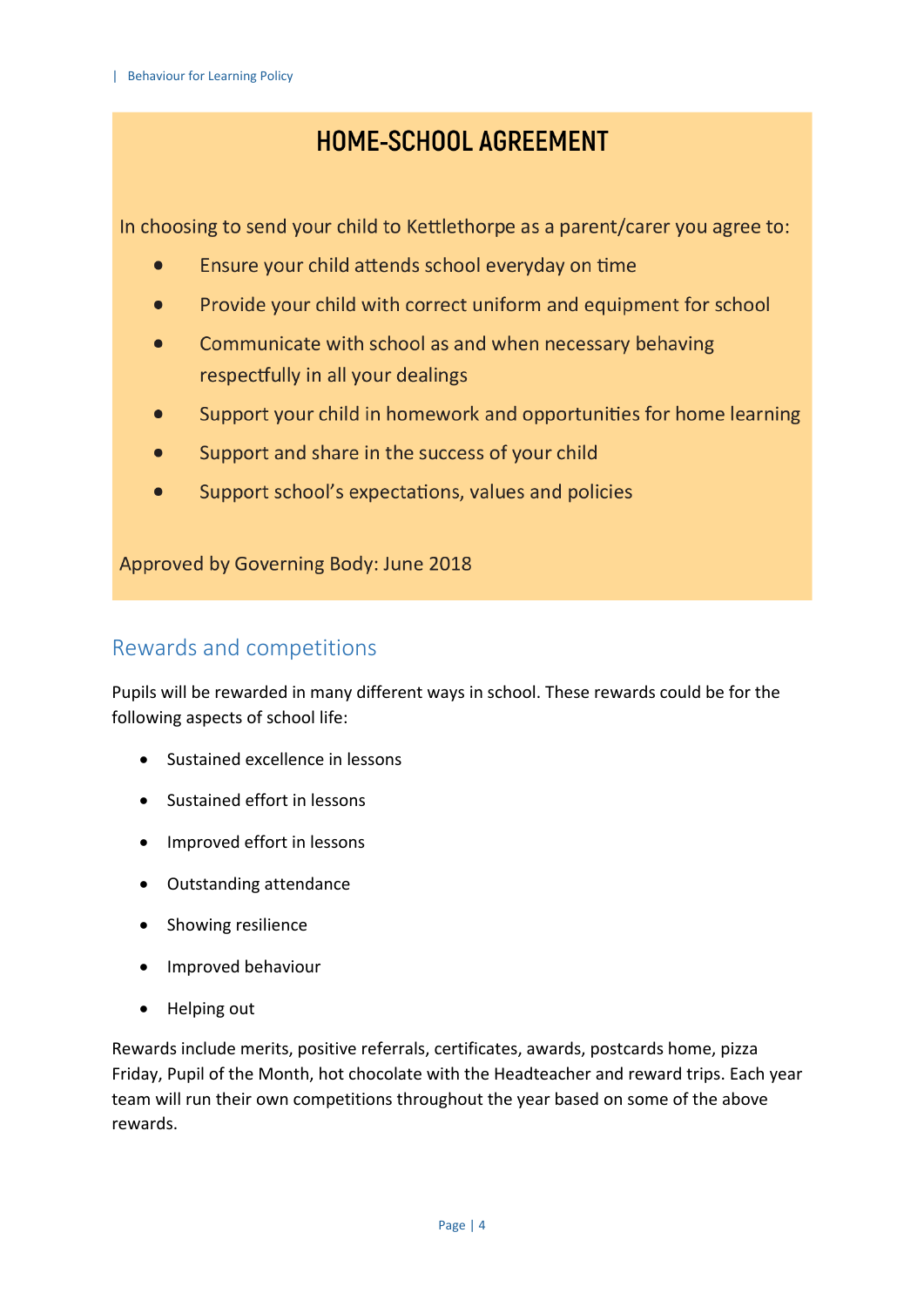#### **Celebration Afternoon**

These are held at the end of every academic year for pupils who receive 2 or more Headteacher's Commendations and/or have outstanding attendance. Parents/carers are invited to join us. Other pupils may be invited for specific recognition beyond these two criteria.

#### **Sports Award Evening**

These are held each summer term for Y8 and Y10 pupils to celebrate achievement over 2 years in school.

## <span id="page-4-0"></span>Support Networks

**Year Managers** (Mrs L Bennett, Mrs L Lancaster, Mr J Lewton, Mrs S Parton, Mrs J Davies): Year Managers are responsible for the leadership of specific year groups. They communicate with parents and carers and lead a team of tutors and support pupils in schools.

**Key Stage Leaders** (Mr Bennett (Y7, Y8), Mr Douglas (Y9, 10 and 11): are responsible for the leadership and management of the year groups named above. They lead and support the Year Managers and Form Tutors.

#### **Diamonds**

A discrete group of pupils with a range of needs are taught in small groups and reintegrated into mainstream lessons at appropriate times. They are assessed using a Boxall Profiling system. This support is linked primarily to emotional health and wellbeing.

#### **SEND Learning Support Assistants**

A key worker will be named for all children who are currently statemented on EHCP or My Support Plan. You will receive a letter naming this member of staff and their contact details where relevant.

#### **Inclusion Hub**

This is a central area where identified children will be able to work with planned support for certain subjects; this will enhance the learning outcomes for some vulnerable learners. You will be notified if this involves your child.

#### **Supporting me to Learn Plans**

*Supporting me to Learn* plans will be used as an intervention strategy which will identify concerns and set targets to support the pupil. This will involve all key stakeholders including parents/carers, Year Managers and the pupil. It may also be appropriate to invite external agencies at certain times.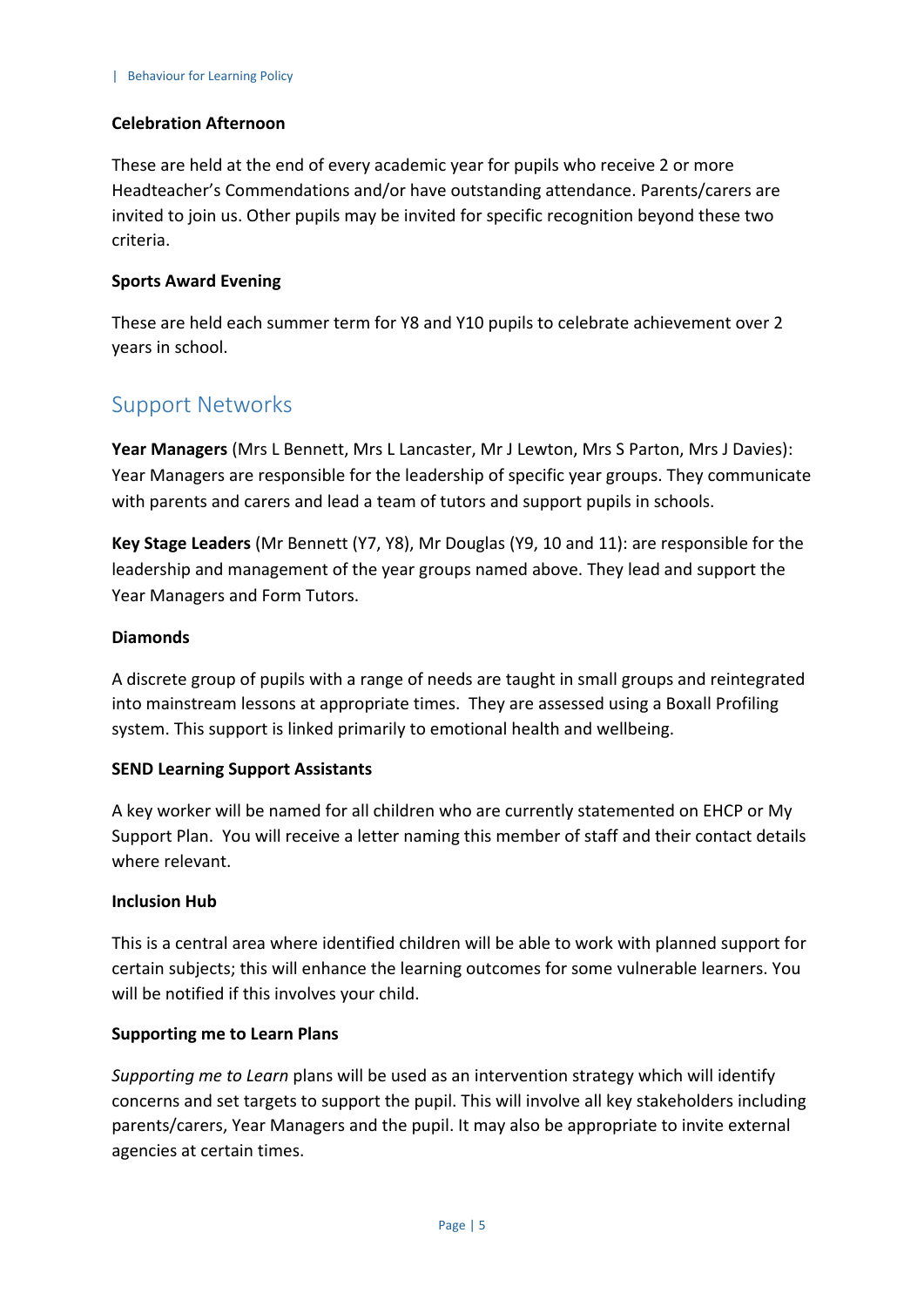#### **Trauma-Informed Practice**

Adverse Childhood Experiences (ACES) can have a long-lasting impact on a child's mental health and behaviour. At Kettlethorpe High School we are adversity and trauma informed and will always support pupils and make sense of the experiences they have had. We will always look to make a reasonable adjustment with pupils whilst ensuring high standards of behaviour and consistency are maintained.

#### **Pupil Planners**

Pupils' behaviour, both positive and negative, will be tracked using the Pupil Planner. Pupils must have their planners with them in school every day. Lost, defaced or damaged planners will need to be immediately replaced at a cost of £5.00.

If a pupil has 5 concerns recorded in a week, they will receive a 30-minute whole school detention. Failure to attend will result in a 60-minute whole school detention. Notifications

will be made to parents via a detention sticker placed in the pupil planner.

The school will recognise those pupils who continue to get it right and Form Tutors will review planners to ensure positive feedback and recognition is given to those who merit it. Parent and carers can track positive and negative behaviour through the planner and are asked to sign it each week to confirm they have seen it. It is the responsibility of your child to ensure this is done.

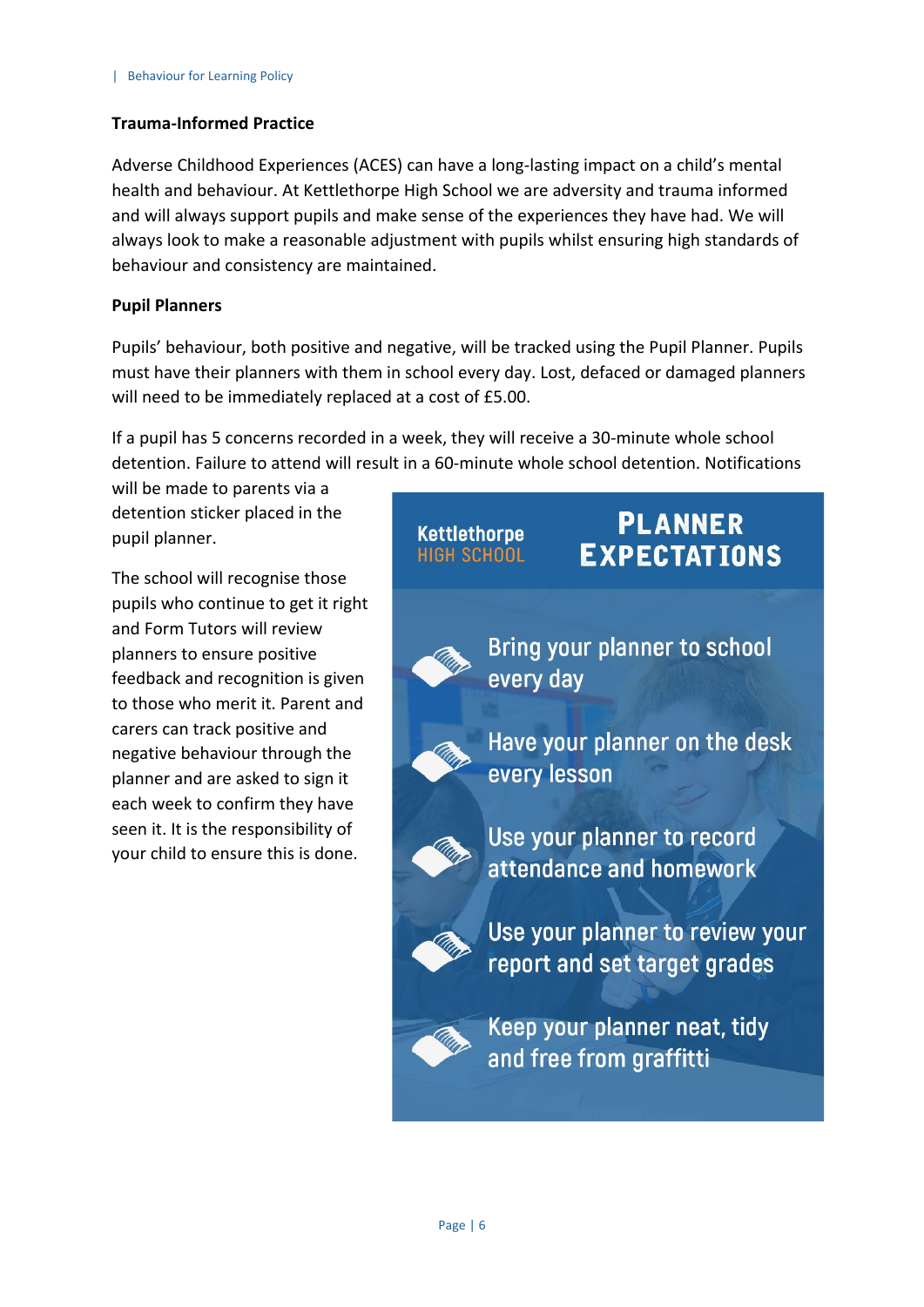# <span id="page-6-0"></span>Behaviour and Sanctions

The behaviours and sanctions listed below are not an exhaustive list. Any other behaviours which have an impact on learning or damage the reputation of the school will be sanctioned at a level deemed most appropriate. The behaviours listed are examples that are inconsistent with the schools high expectations.

| <b>Behaviour</b>                                    | <b>Sanction and Staff Actions</b>                                                                                                                                                     |
|-----------------------------------------------------|---------------------------------------------------------------------------------------------------------------------------------------------------------------------------------------|
| Late to school                                      | Late mark on SIMs (including number of minutes late)<br>Late after 8.45 bell - Concern in planner (update SIMs ASAP)<br>Late after 9am - after school detention next day (30 minutes) |
| Late to lesson                                      | Late mark on SIMs (including number of minutes late)<br>Concern in planner                                                                                                            |
| <b>No homework</b>                                  | First time - homework concern in planner<br>Second time onwards - homework concern in planner and<br>whole school detention (30 minutes)                                              |
| Poor attitude to learning (AtL)                     | AtL concern in planner<br>No improvement - removal from lesson                                                                                                                        |
| <b>Removed from classroom</b><br>(Dept)             | Pupil sent to Department removal room - whole school<br>detention following day (30 minutes)<br>Pupil refuses to go to removal room: ARC rest of day                                  |
| <b>Removed from classroom</b><br>(serious incident) | ARC rest of day                                                                                                                                                                       |
| <b>5 Concerns in Planner</b>                        | 5 Concerns in planner - 30 minute whole school detention                                                                                                                              |
| <b>Truancy</b>                                      | ARC for the rest of the day                                                                                                                                                           |
| <b>Defiance</b>                                     | Failure to follow a direct instructions: ARC rest of day                                                                                                                              |
| <b>Planners</b>                                     | Planner not signed for 2 weeks-after school detention<br>following day                                                                                                                |
| No equipment                                        | Persistent issues - 30 minute detention                                                                                                                                               |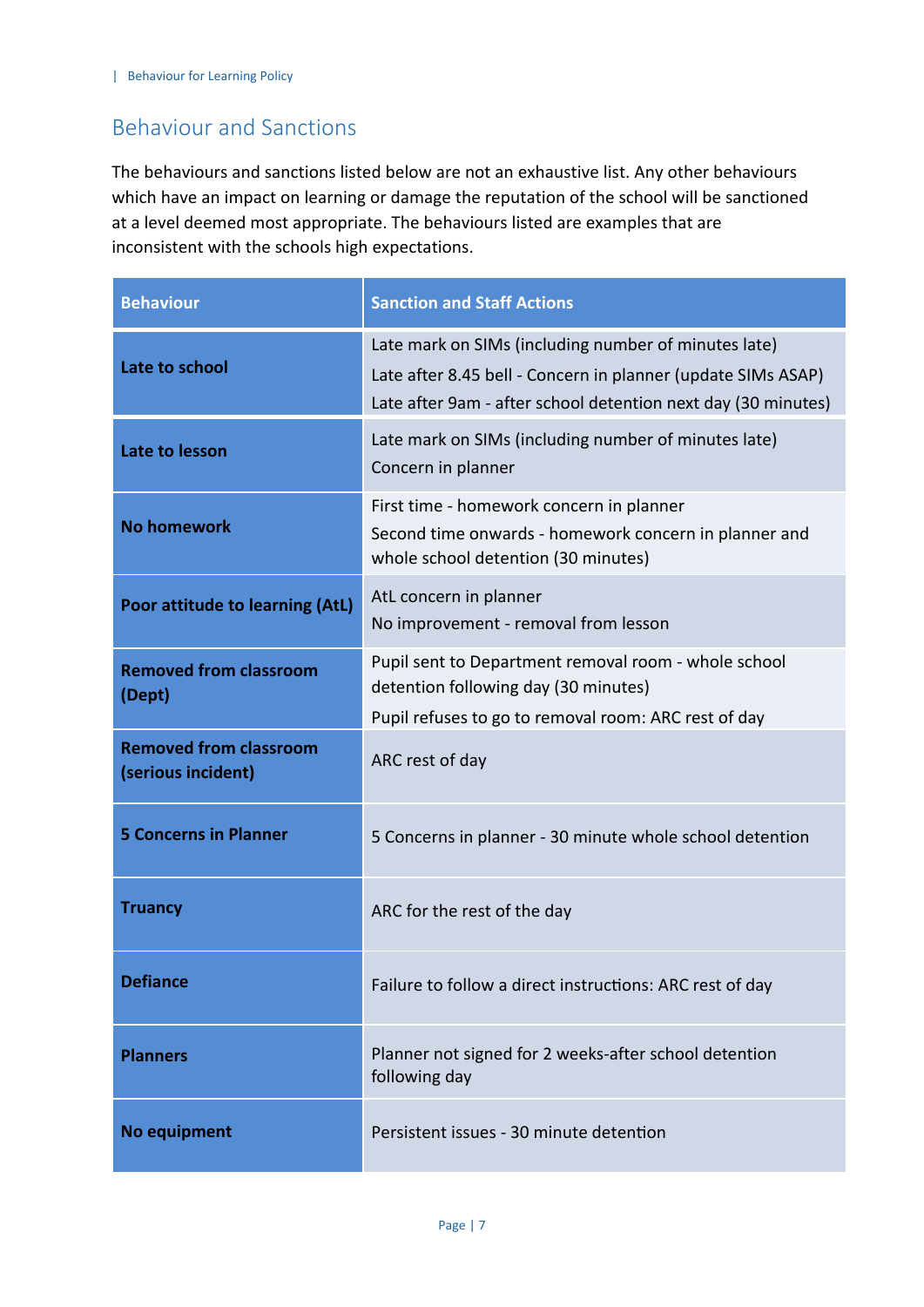| <b>Poor standard of uniform</b> | Persistent issues - 30 minute detention<br>Persistent skirt issue - Have to wear trousers                                            |
|---------------------------------|--------------------------------------------------------------------------------------------------------------------------------------|
| <b>Breach of Uniform Policy</b> | Concern in Planner<br>Uniform issues resolved*<br>*Where refusal or breach cannot be resolved pupil to go to<br><b>Inclusion Hub</b> |
| <b>Missed Detention</b>         | 1 missed detention - re-schedule<br>2 missed detentions - 60 minute detention<br>Missed 60 minute detention - 1 day in ARC           |
| <b>Bullying</b>                 | After school detention<br><b>ARC</b><br>SSPO meeting (PC Vollans)                                                                    |
| <b>Graffiti in planner</b>      | 30 minute after school detention<br>Replace planner at cost of £5                                                                    |

#### **Whole School Detention**

Detentions will run every night from 3.05 to 4.05 in IT3 for Key Stage 3 and IT4 for Key Stage 4 for a duration of either 30 or 60 minutes. Pupils will be issued detentions the following day and parent/carer will be notified via the pupil planner and are expected to sign the detention sticker in their child's planner. Failure to attend a 30 minute detention will result in it being extended to 60 minutes. Failure to attend a 60 minute will result in a full day in ARC.

#### **Report Card**

Any pupil raising concerns may be monitored using our Planner System. This will be completed each lesson by staff and monitored by key staff at the various levels of intervention. We will continue to communicate regularly with parents/carers so they are able to support us. Any poor behaviour whilst on report will result in a 30 minute after school detention.

**Tutor Report** - monitored by Form Tutor

**Year Manager Report** - monitored by Year Manager

**Key Stage Leader Report** - monitored by Key Stage Leader

**SLT Report** - monitored by Senior Leader

**Attendance/Punctuality Report** - monitored by Attendance Officer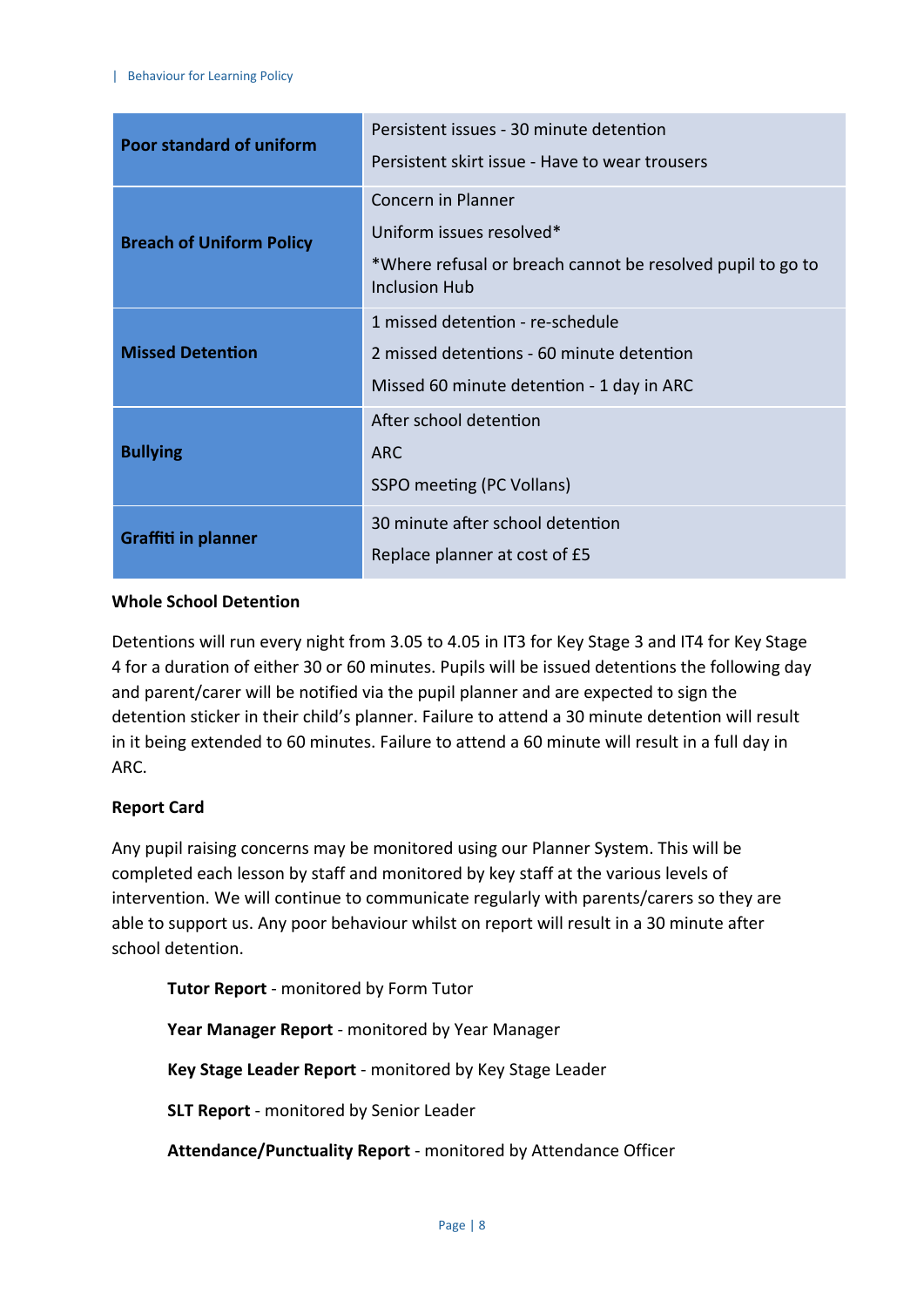#### **Classroom Removal**

After following the 3 stage 'Graduated Response' pupils will be asked to move to another classroom to complete their work if, in the opinion of the teacher, they are behaving inappropriately and disrupting the learning of others. Pupils will be given appropriate work and are expected to complete it. Pupils will return at the end of the lesson to have a short restorative conversation with the member of staff. A 30 minute whole school detention will also be issued.

#### **ARC**

Pupils who create persistent disruption to learning or are involved in incidents not punishable by a Fixed Term Suspension will be removed from the school community including breaks and lunchtimes.

Pupils will be provided with appropriate work and be given support where necessary. The ARC area will run between 9.05am and 3.05pm. This will allow for pupils to attend Tutor Time and receive any key updates. Where appropriate key stage 4 pupils will attend maths and English lessons.

#### **Step Out**

We are now working in collaboration with several academies and secondary schools in the local area allowing us to send our pupils on a step out for a period of time as an alternative to suspension. These include including Cathedral, Horbury, Ossett and St Thomas a Beckets. It is the responsibility of parent/carer to ensure pupils placed in offsite provision attend.

#### **Alternative Provision**

The school will also use other offsite provisions (A2C and FOCUS) as an alternative to fixed term suspension from school. This is because suspensions from school does not involve learning and the use of offsite provision does involve supervised learning. It is the responsibility of parent/carer to ensure pupils placed in offsite provision attend (transport will be provided to FOCUS). The school will ensure each of these is quality assured on a regular basis.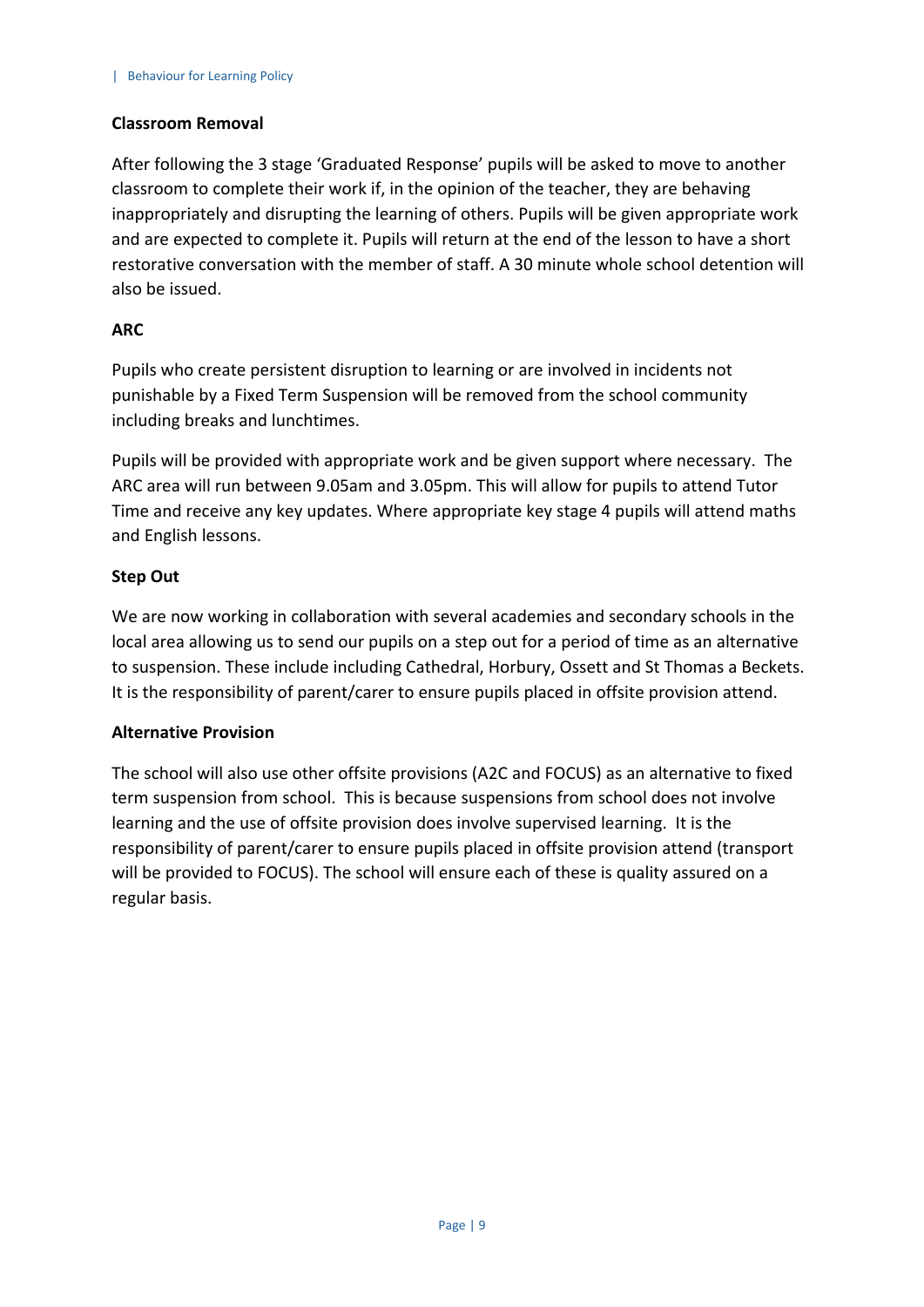## **SUSPENSION**

#### **Fixed Term Suspension**

All decisions to exclude are serious and only taken as a last resort or where a breach of school expectations is serious. On return from suspension there will be a reintegration meeting with parents/carers and a member of the year team or senior leadership team. Please refer to the schools Suspension Policy for more details.

#### **Permanent Suspension**

Guidance from the DfE is as follows:

A decision to exclude a child permanently is an extremely serious one. It will be the final step in the process for dealing with disciplinary offences following a wide range of other strategies that have been tried without success.

The Headteacher reserves the right to exclude any pupil who puts at risk the health and safety of other pupils or adults in school and who disrupts the learning of others.

This can involve school based and off-site incidents, including one-off incidents.

There will, however, be exceptional circumstances where, in the Headteacher's judgement, it is appropriate to permanently exclude a pupil. These could include violent behaviour towards others, activation of the fire alarm, serious disruption to pupil learning and bringing illegal drugs/ weapons into school.

#### **Restorative Practice**

Any pupil placed in the Inclusion Hub will be involved with the Restorative Practice Programme.

This offers pupils the opportunity to reflect on their behaviour and take responsibility for their actions. Its main aims are:

- To engage pupils in taking responsibility for their actions
- To have a positive impact on the pupil, victim, member of staff and school community
- To empower pupils to be reflective and learn from their mistakes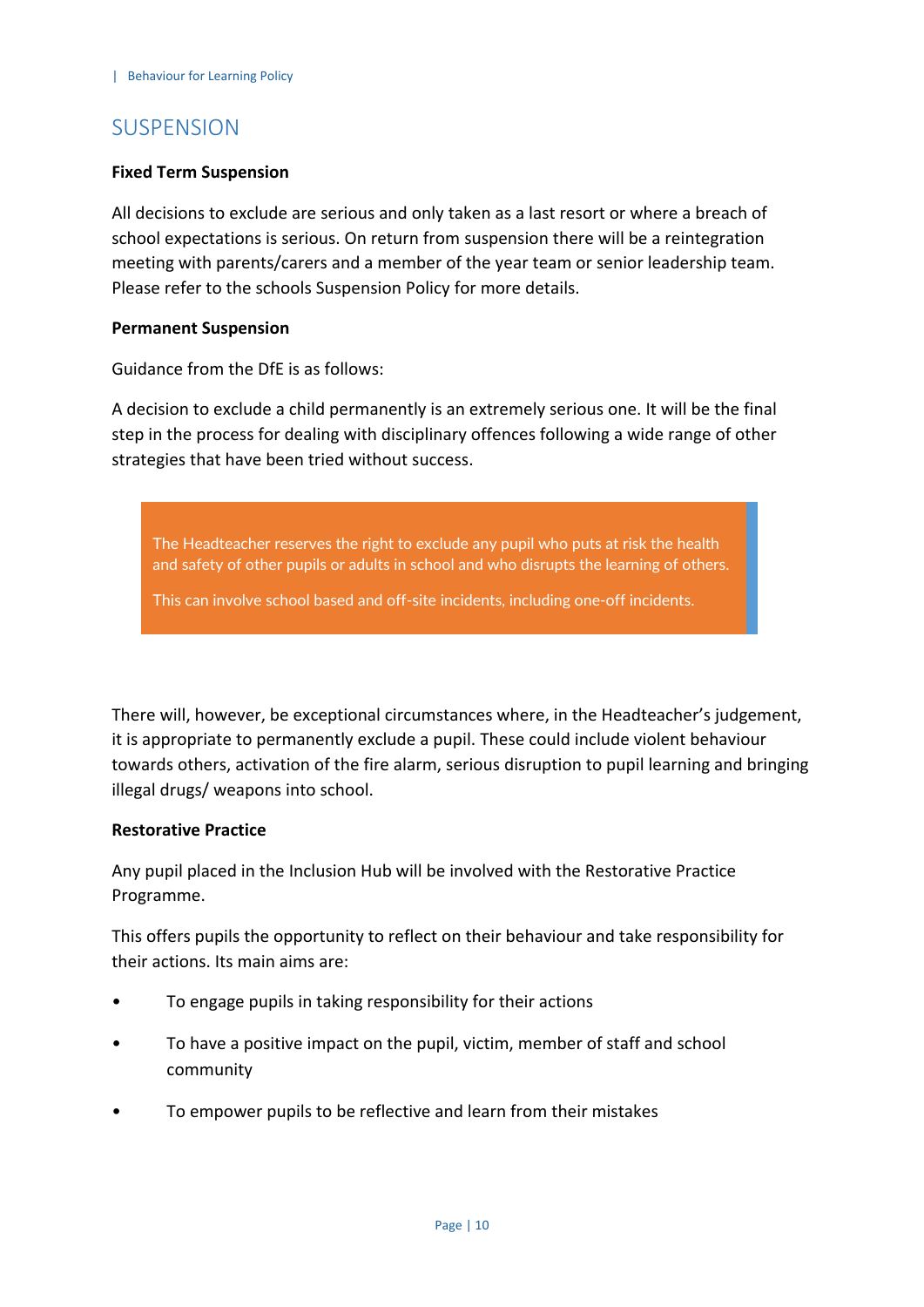#### **Guidance on Banned Items**

Pupils must not bring items or possessions to school which are illegal, inappropriate or dangerous. As all pupils are 16 or under, items include the following, some of which are illegal:

- Cigarettes / tobacco/e-cigarettes/smoking/vapes/e-cigarettes
- Matches, lighters, fireworks or similar
- Alcohol
- Materials which are illegal for a child to have, for example racist or pornographic material
- Drugs or other illegal substances
- Weapons or potential weapons
- Other items deemed inappropriate by the Headteacher

School reserves the right to retain confiscated items which are banned and, where appropriate, destroy or hand to the Police.

School staff can search pupils with their consent for any item which is banned by the school. Further action will be taken in accordance with the assessed risk.

*Screening, searching and confiscation - DfE (2012)*

The school behaviour policy on mobile phones is detailed in a separate 'Mobile Phone and Mobile Device Policy'.